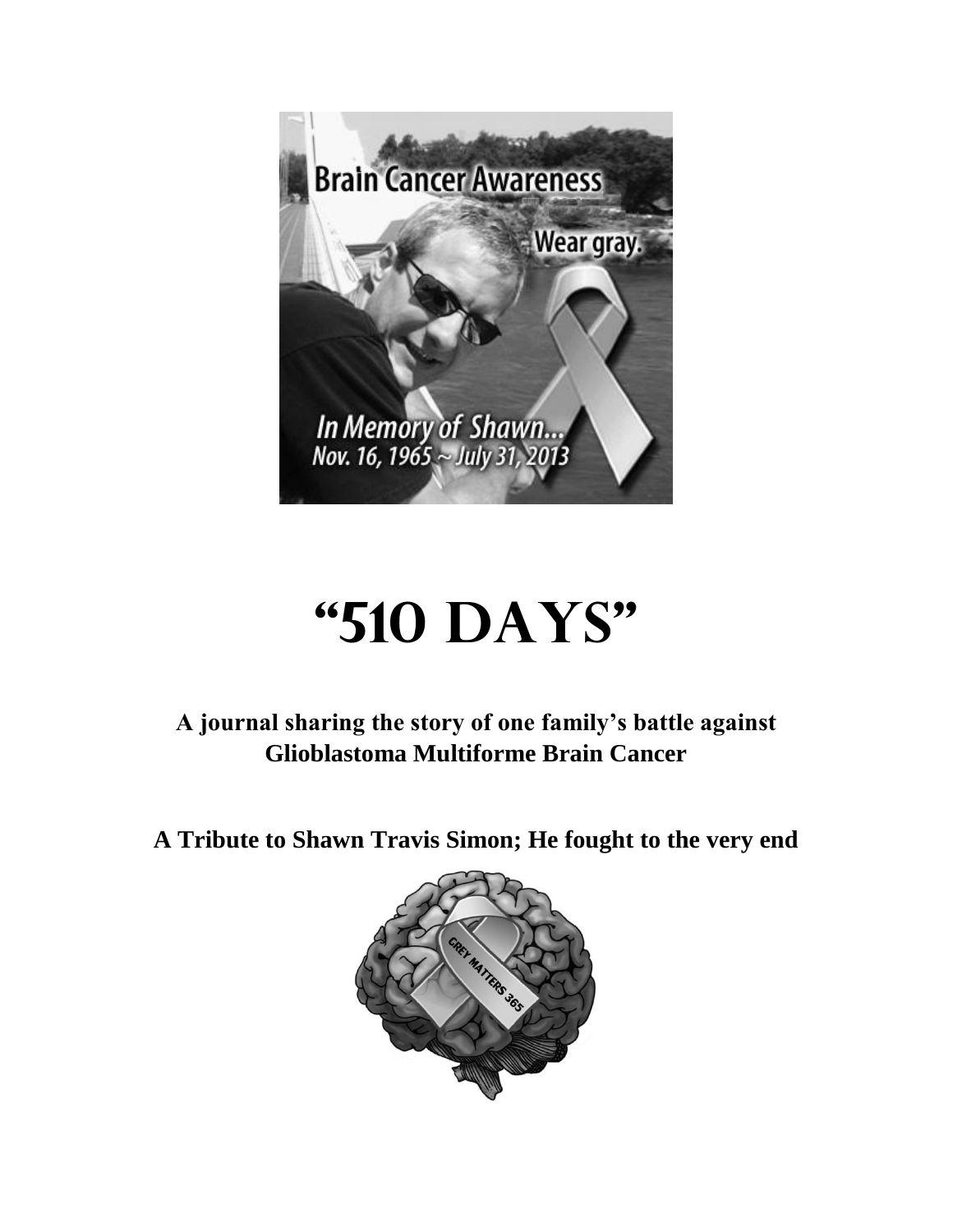**Shawn and Kelli – Our Journey through GBM Brain Cancer** 

**March 2008. Shawn and Kelli meet each other through an online dating site. The first time they ever met, it was obvious that theirs would be a relationship full of fireworks and challenges. Neither one had no idea how short lived their bliss would be.** 

**Fast forward to March 7, 2012. Shawn comes home from work and is talking to Kelli on the patio, and his left arm begins floating in mid-air. Kelli is confused by the gesture and asks what's up with his arm. "What are you talking about?" he asks. He blows it off but as he continues to talk, his arm floats again. Kelli points it out, and Shawn once again laughs it off.** 

**Kelli knows something is "off". Later, as Shawn lays in bed prior to sleep, Kelli leans over him and looks into his eyes. "Are you sure everything is OK?"** 

**Laughingly he replies, "Yes".** 

**Kelli is afraid for him to fall asleep. She knows something is not right, though she can't say what.** 

**March 8, 2012. Shawn is at work and with the events from the night still weighing on her mind, Kelli phones Shawn to ask him how he is doing. He answers irritably that he is fine. Knowing him as she does, she then calls his boss (who is also his best friend) and inquires about Shawn's state.** 

**"Kelli, you need to come and pick up Shawn and take him to the ER."** 

**"What is going on?"**

**"I think Shawn had a stroke! He couldn't remember how to make a pot of coffee this morning and then he started making basic mistakes on his machine and he could hurt himself. I pulled him off the machine, brought him into the office, and gave him baby aspirin."** 

**Kelli drives down to the machine shop and picks up Shawn. He looks normal and is understandably irritable. She drives him to the "Doc in the Box" clinic and they get checked in. The doctor comes into the room and listens to the answers to his triage questions. He suddenly stands up and says, "I am sending you back to my receptionist and she is going to refund your money. You need to get to the ER as soon as possible."** 

**Kelli drives Shawn to the ER and again, as before, as soon as the triage nurse hears Shawn's symptoms, she immediately takes him to the back and prepares him he for both an MRI and a CAT scan. Afterward, the nurses begin approaching Kelli to ask if there's anything she needs, is there anyone they can call. Obviously something is up. There is ER customer service and then there is THIS ER customer service. The nurses even wish them "the best of luck".**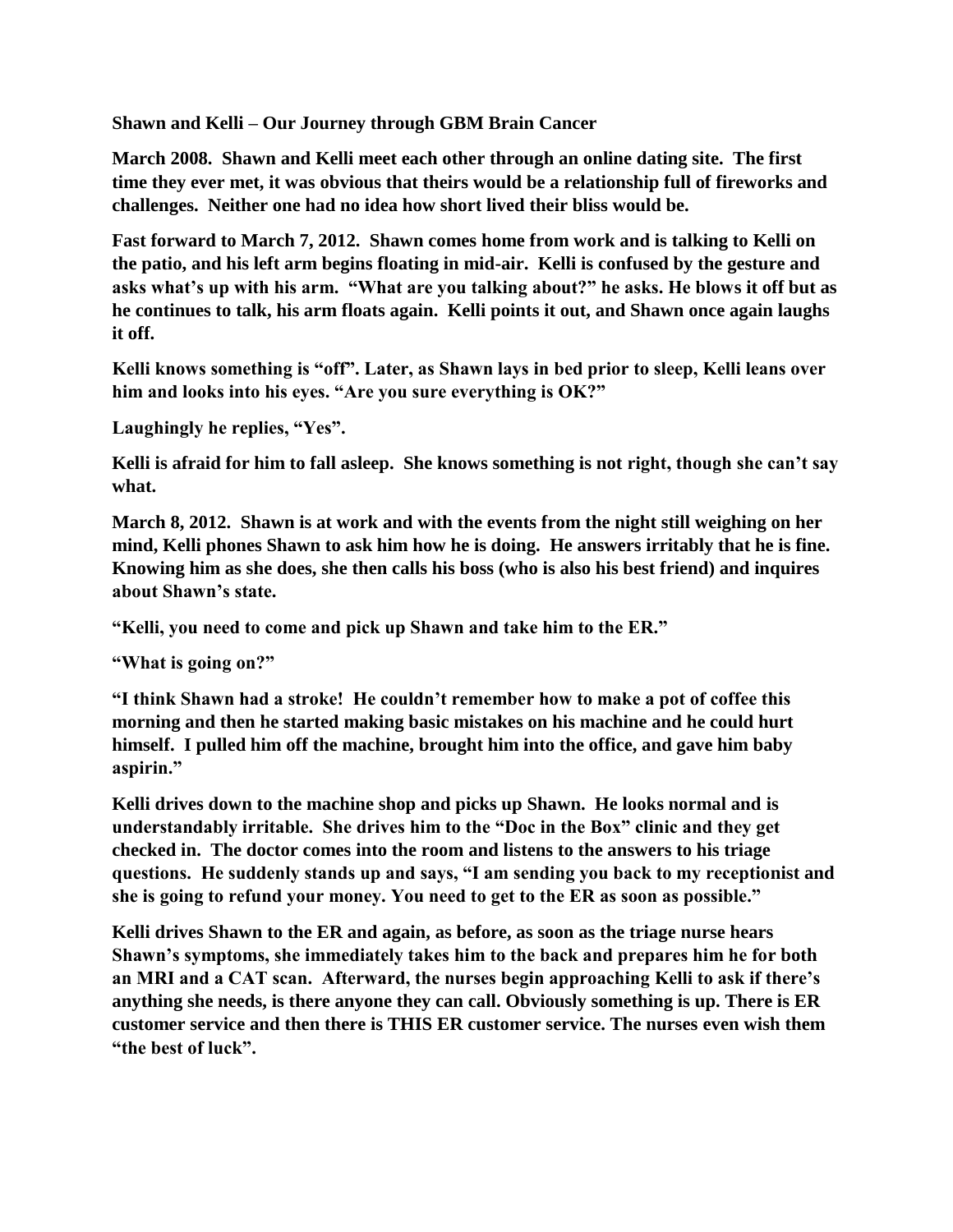**While at the ER, Shawn is told he has a "bleeding tumor" in his brain and is going to be transported by ambulance immediately to the bigger hospital in the neighboring city. A hospital equipped to handle brain tumors. Kelli stays with Shawn throughout each of the next endless days, going home only after he has gone to sleep and returning to be with him as soon as he wakes up.** 

**March 12, 2012. Neurosurgeon Gregory Helbig performs a brain resection on Shawn. Thinking the surgery would be lengthy, Kelli goes to the cafe, only to miss the family update from Dr. Helbig when the surgery is complete after only an hour. All Shawn's dad can recall from the name of the tumor is that the word "Blast" is in it. Kelli says she'll Google brain, "blast", and "tumor" after she gets home that evening. Extreme exhaustion overwhelms her good intentions.** 

**She is pulling into the hospital parking garage the next morning when her girlfriend, Hillary, calls her.** 

**"Did you do any research last night?"** 

**"No. Did you?"** 

**"Yes."** 

**"What does it say? Is it bad?"** 

**"I don't want to tell you. You need to read it yourself."** 

**"Hillary, you just answered my question. Tell me what the internet says."** 

**Hillary proceeds to read the Wiki page on Glioblastoma Multiforme Brain Cancer. Sitting in her Escape in a parking space at the hospital, Kelli begins to weep as she listens to Hillary use the words, "terminal", "incurable", "most aggressive malignant", and "median survival time". At that moment, Kelli knows her life has irrevocably changed.** 

**After a week's stay, Shawn is released from the hospital. The pathology report comes back with the expected diagnosis, GBM. Dr. Helbig didn't sugar coat anything so both Shawn and Kelli leave the hospital knowing they have a hard fight ahead, but determined to fight for as long as possible.** 

**Shawn is uninsured, and so begins the complicated process of applying for everything, wading through mounds of government red tape, trying to find some way, any way, to pay for the treatment he needs. Blessedly, his father reminds them that because of Shawn's seven years' service in the Air Force, he should have VA medical benefits.**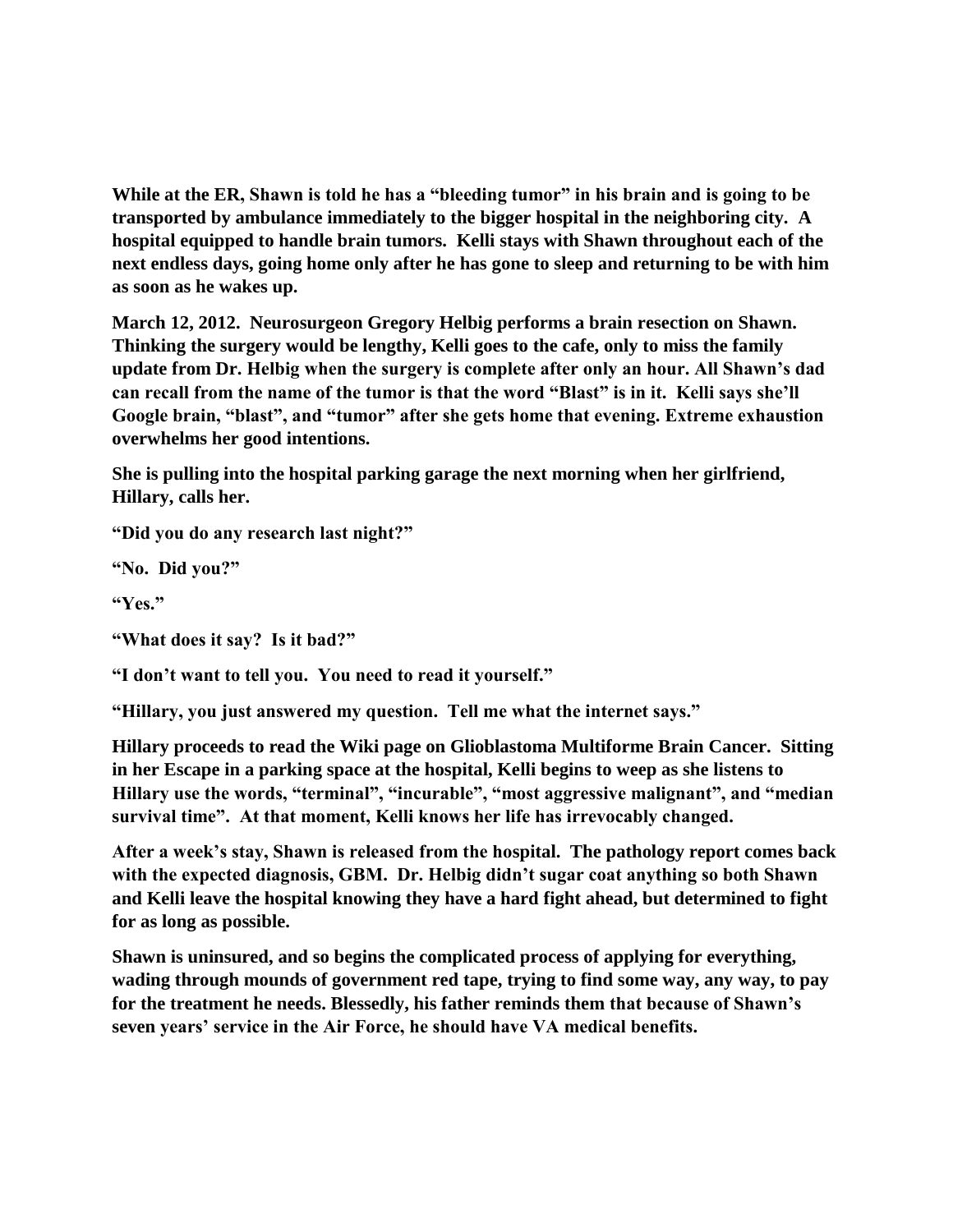**Kelli is now in a full-out quest for information about Glioblastoma, its treatment, its prognosis, and anything else she can learn. The primary thing she learns is that there is next to nothing available in the way of either information or support for those reeling from this diagnosis, or for their loved ones. She can't help but compare the plethora of publicity given to fighting other kinds of cancer, with the silence surrounding brain cancer in general, and GBM specifically.** 

**April 2012 begins the process of driving 84 miles one way to go to Oncology appointments at the Palo Alto VAMC and Stanford Cancer Center. By June, Shawn is undergoing 31 treatments of radiation combined with chemo 5 days a week for 7 weeks straight.** 



**In August, Shawn is recovered enough from the combined treatment to go on his greatly anticipated "Bucket List" fishing trip to Alaska. At the Laughing Raven Lodge in Port Alexander, Alaska, Shawn forgets all about his cancer. His favorite catch is a 180 pound halibut. He never gets nauseous and comes home with 100 pounds of fish for the freezer.** 

**Speaking of his "Bucket List" items, marrying Kelli is also on his list.** 

**Saturday, September 8, 2012. Elopement in Reno, NV Shawn is so incredibly happy this weekend.** 

**With his skills as a machinist, Kelli had asked him to create matching wedding bands and an engagement ring. "How many women can say their husband made their wedding bands?!" she said.** 

**They are beautiful steel bands with "Till Death Us Do Part" inscribed inside. They are worth more to Kelli than any diamond wedding set.**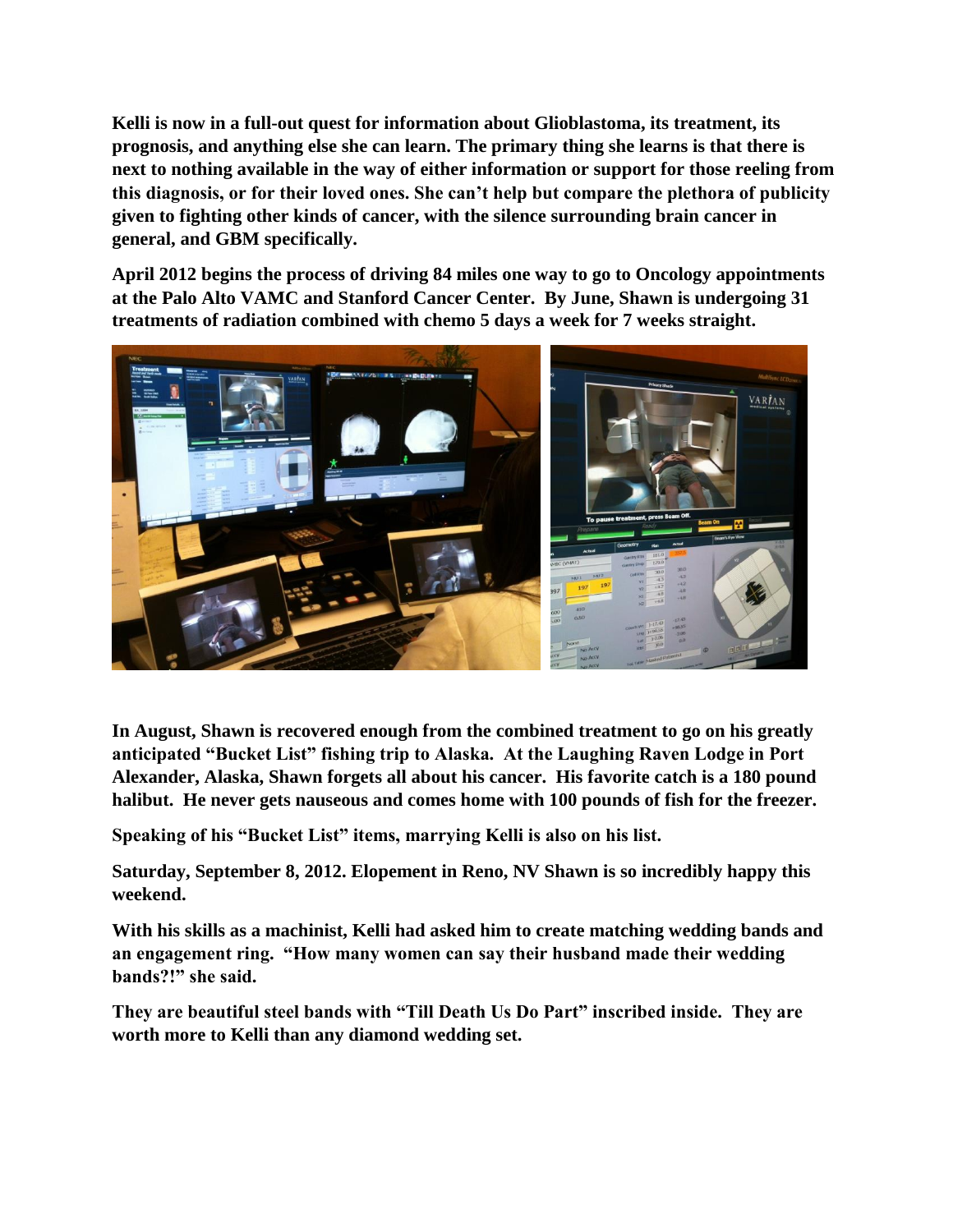**Shawn's last "Bucket List" request is fulfilled later in September when his best friend's black lab, Sierra, had puppies, and Shawn is given first pick on the female pups. Sophie is the one who chose him to be her daddy.** 



**October 2012 Shawn's tumor has begun to grow again. His personality changes and Kelli begins to not recognize the man she just married.** 

**December 2012. Shawn experiences a seizure. The ER doctors prescribes strong steroids, without any caution concerning side effects. Two days later, Shawn experiences a 12 hour psychotic break which involved him holding a knife to his throat and then to Kelli's while threatening to kill her if she didn't answer his questions by the count of 3.** 

**This is when Kelli begins to understand why they had been told back at the first Oncology meeting at the VAMC that wives leave their husbands quite frequently after a GBM diagnosis. In addition to her passion for creating awareness about brain cancer, she is realizing the immense need for support to those who love those who are fighting the illness.** 

**January 3, 2013. Shawn chooses to undergo his second brain resection at the Palo Alto VAMC in hopes of regaining some of what the tumor has taken from him. He spends the entire month in Rehab on campus, so Kelli is given some respite to tend to her own wellbeing, and gather strength for whatever lies ahead. She drives up and visits Shawn on the weekends. He makes great progress in all areas of rehab.** 

**Shawn comes home at the end of January. By mid-February, it becomes apparent that his right arm and hand are not fully functional. This is incredibly frustrating to Shawn and he works extra hard in Physical Therapy. Unfortunately, by the end of the month, he has lost all use of his right arm and hand.**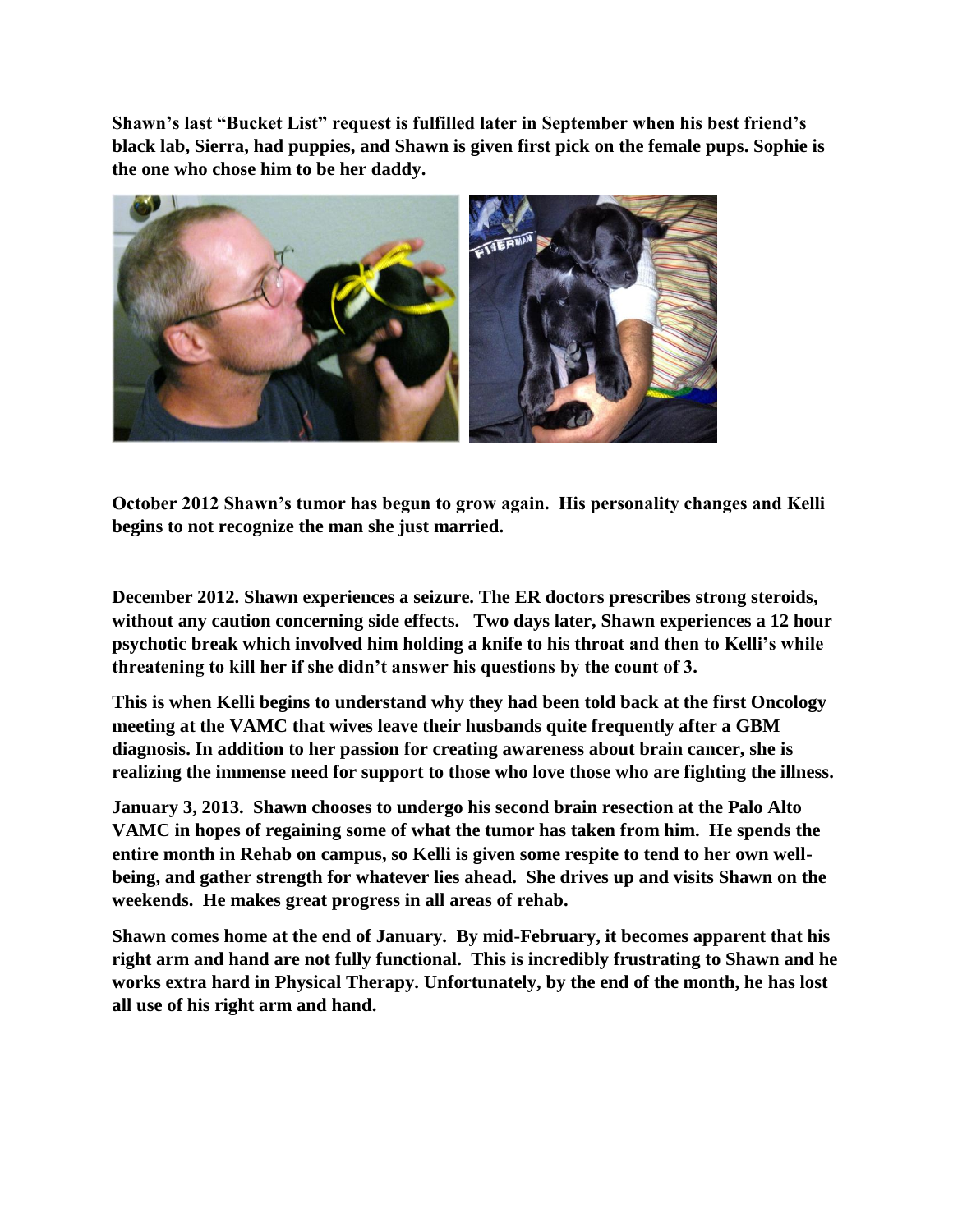**March 21, 2013 is Shawn's first infusion chemo treatment with Avastin. His previous MRI, done earlier in March, showed "suspicious" cells on the walls of the second resection hole. The radiologist did read the MRI as the "suspicious" cells being aggressive tumor regrowth. Typical behavior for GBM.** 

**Kelli launches a Facebook page to provide support and what information she can find for the caregivers of those she calls "GBM Warriors".** 

**https://www.facebook.com/GlioblastomaBrainTraumaCaregivers** 

**She is amazed at how quickly other caregivers find her page, and how openly they share their heartbreaking stories. A common thread is the loss of the patient's typical personality as the cancer progresses. The caregivers lose the loved one long before death occurs.** 

**April 2013. Shawn's Oncology team tells Kelli they have reached a "day by day" basis with Shawn. She is also finally told that the oncology team was in shock at how fast the tumor re-grew in the 10 months between the two surgeries. Less than 3 months after the 2nd resection it is growing back again. The aggressive growth shocks the team and they are helpless to stop it.** 

**May 2013. Shawn and Kelli relocate to Texas to ensure stronger support for Kelli as his condition declines.** 

**May 6, 2013. This is the first appointment at the Overton Brooks VAMC in Shreveport, LA. Shawn is taken to the OT Department and they fit him with a Shoulder Immobilizer Sling and a Compression Glove. The dead weight of his arm/hand has been causing him intense shoulder pain thus the immobilizer to alleviate it. The compression glove is to reduce swelling in his hand, and he experiences immediate relief. Over all, Shawn is happy with the first visit results. Based upon their own testing and findings, the Overton Brooks VAMC has chosen to follow the lead of Palo Alto VAMC and also treat with Avastin.** 

**May 16 and May 30 Avastin treatment days.** 

**June 13, 2013. Another Avastin treatment. A wheelchair ramp is installed at the house and Shawn is given a wheelchair compliments of the VAMC. His right leg is 90% useless. At this time, he can still put weight on it for a very short time, so his walking consists of pulling the right foot up and letting it thump down hard on the floor, moving his left foot into position and then dragging his right foot up to his left. His toes are curling underneath his foot and are becoming very battered. He is using his rolling walker most of the time and the wheelchair if there is a lot of walking required.** 

**June 27, 2013. They receive the results from the latest MRI. Avastin is not working and the tumor has now more than doubled in growth. There is nothing else the Oncology team can do and treatment is suspended. Hospice arrangements are made.**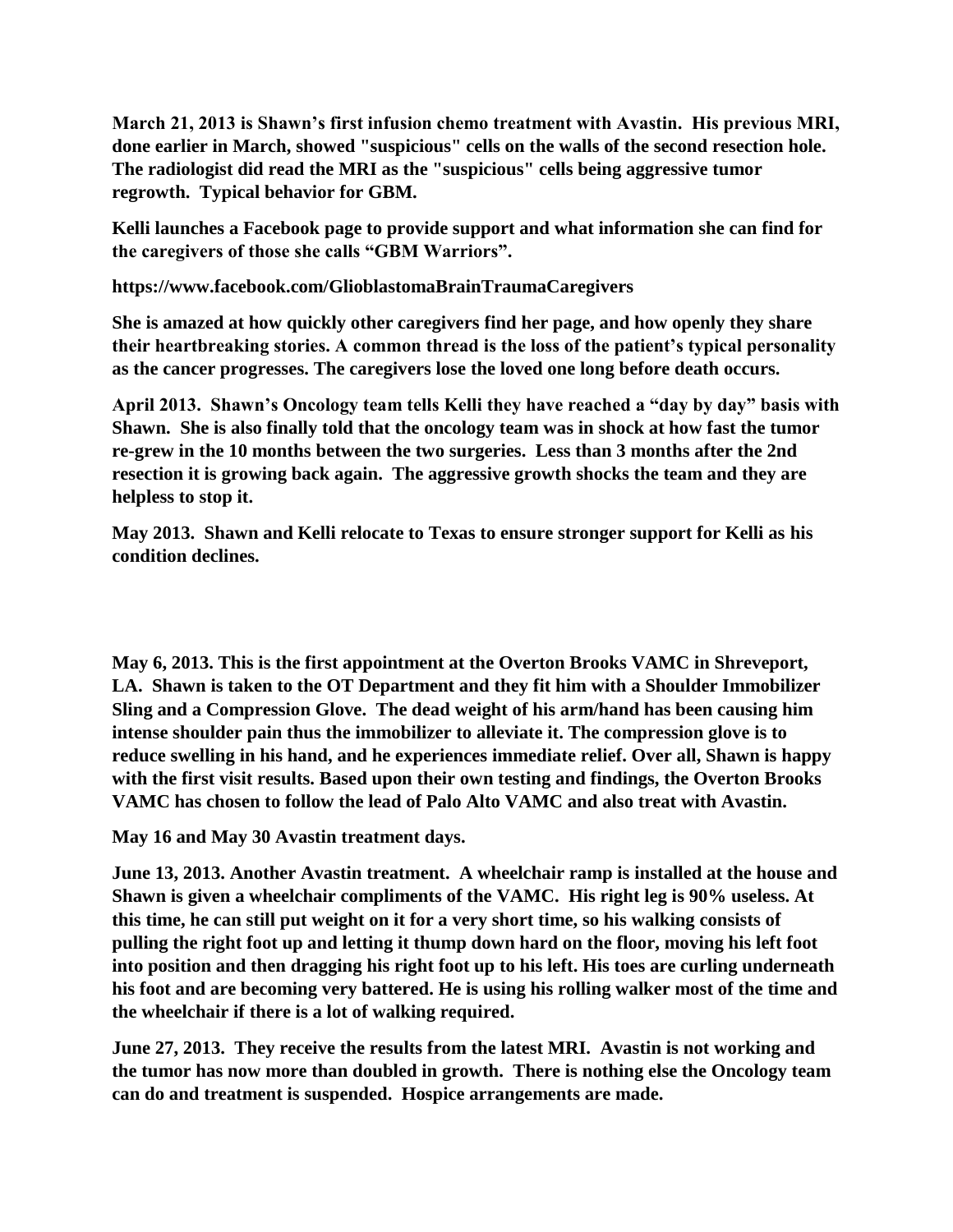**July 1, 2013. "Hearts Way Hospice" of Northeast Texas begins caring for Shawn at home** 

**July 2, 2013. Shawn is able to go fishing out on Gilmer Lake with his brother-in-law on the boat.** 

**July 4, 2013. Shawn and Kelli watch the City of Longview fireworks** 

**July 5, 2013. Firemen came to pick him up after a fall.** 

**July 7, 2013. Firemen came to pick him up after another fall.** 

**July 12, 2013. Shawn's younger brother from NC, Frank, drives 13 hours to be with him.** 

**July 13, 2013. Shawn sits on the deck outside with Frank and asks Jesus to come into his heart.**

**July 15, 2013. The hospital bed and his Power Chair arrive. He is quite delighted with the regained independence the chair provides him, and insists that it be placed beside his bed while he is sleeping.** 

**July 17, 2013. A Foley catheter is put in, Ritalin begins to help calm him and his 2 daughters arrive at the DFW airport at 8:55 pm. Shawn stays awake until 4 am visiting with them.** 

**July 21, 2013. Defying Hospice recommendations, Shawn rides along on the trip to take the girls to DFW to catch a plane back to CA. He is extremely uncomfortable and in pain.** 

**July 22, 2013. Shawn has a 30 minute window of clarity during a conversation with Kelli in which he says all that he needs to say without the hindrance of his tumor. Kelli treasures the gift of those 30 minutes. His dinner tonight would be the last meal he eats.** 

**July 23, 2013. Shawn has chosen to remain in bed. This represents a huge change in routine, as up to this point, his need for cigarettes has driven him out of bed, multiple times, at any time of day and night.** 

**Not only has Shawn stopped eating, but his lungs have begun filling with fluid to the point that he can no longer drink because the fluid goes straight into his lungs. The fluid retention is also causing constant coughing. His pain levels are increasing noticeably, necessitating morphine. However, he is unable to ingest any other medications, so his high fevers must be brought down quickly to keep him from experiencing seizures. He is still being given bed baths, which only increase his pain levels due to the moving of his body. The longer he lays in bed, the more he develops bedsores and continues to lose weight until he is intolerably frail looking and bony. His communication becomes increasingly limited. Mucus builds up in the back of his throat, which must be swabbed out often, in spite of his efforts to bite down on the sponge in his desperate thirst. He fights death with every cell of his being until his body simply refuses to function any longer. He didn't give up on a single thing in his entire life, and dying is no exception.**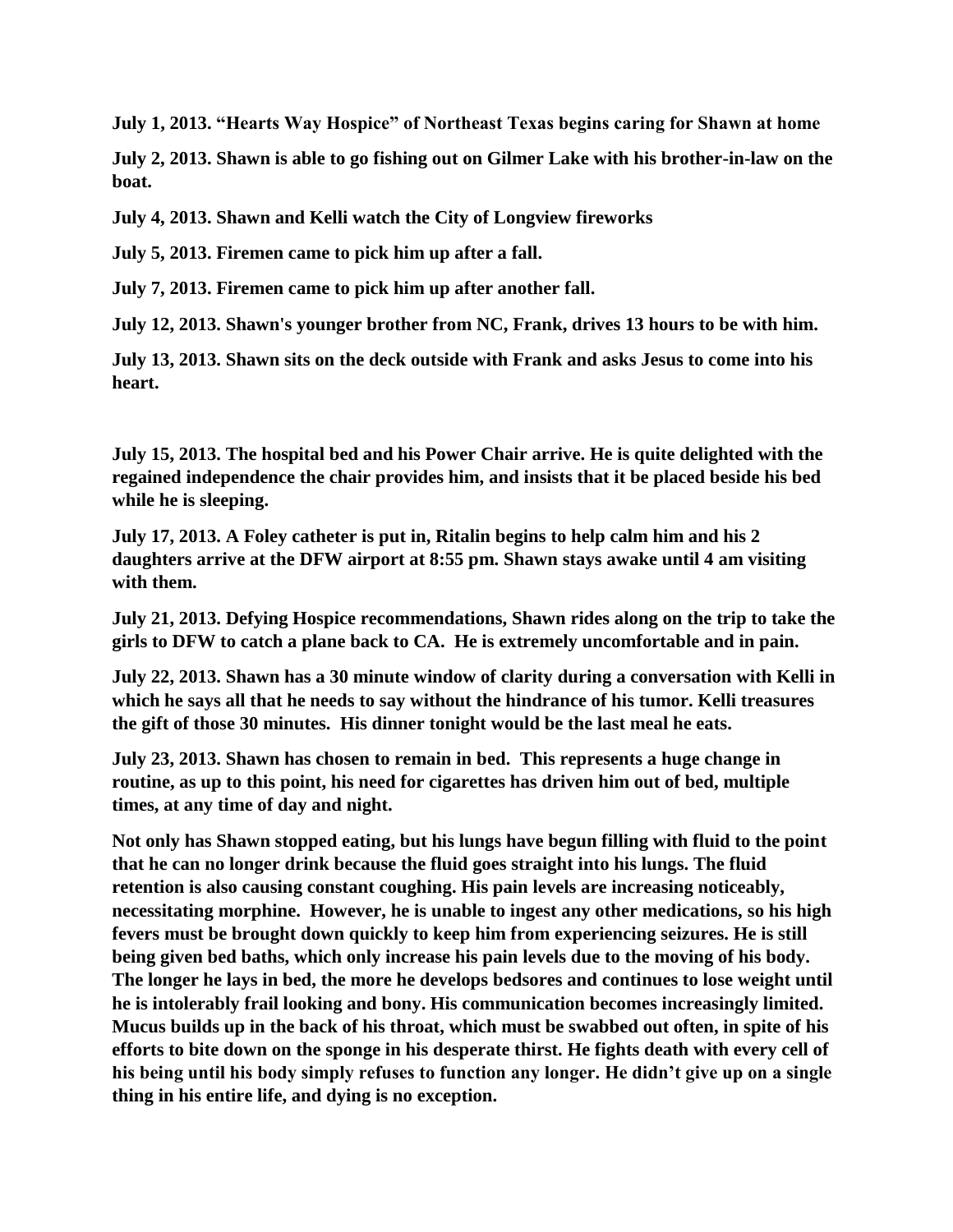## **July 31, 2013. 8:50 am. After 510 days, Shawn takes his last breath. He is 47 years old.**



**Our story continues below…**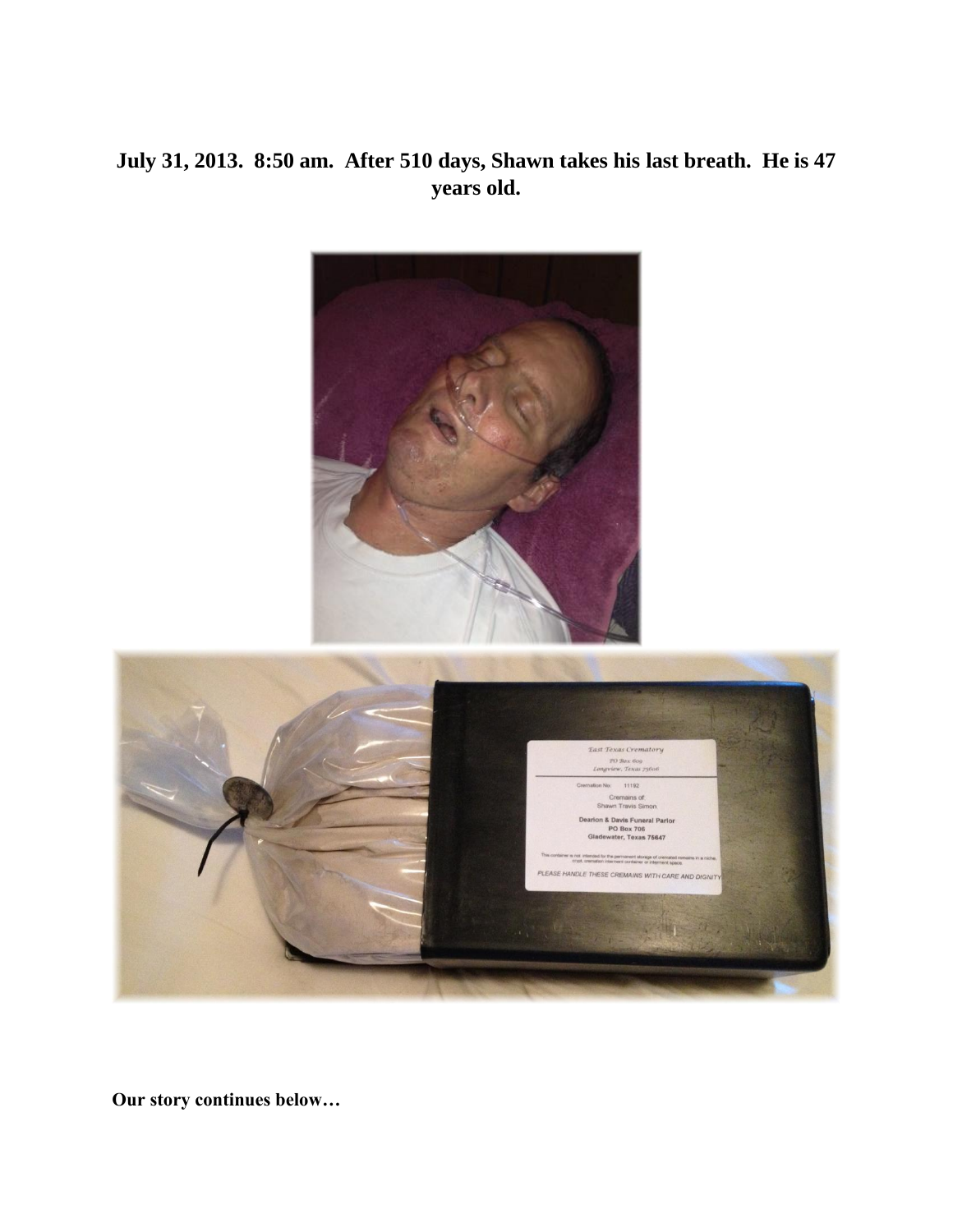

**From my heart ~** 

**Our wonderful hospice LVN was with us and called the time of death. I thought my heart was going to burst out of my body when she lifted the stethoscope off his chest and said, "8:50 am." I learned the hard way that even if you have been to hell and back, and you think you are prepared, nothing prepares you for THAT moment. I was a widow. My life at 44 was going to be starting over from scratch. All the plans Shawn and I had ceased to exist at that moment.** 

**I traveled to CA in November 2014 and his daughters and I held a "Celebration of Life" gathering and we divided up his cremains. Each of us chose our own special "urns" to contain them. Certainly a surreal moment in time that still seems such an unfair thing even after the passing of time.**

**This has been a journey I would not wish upon anyone. This cancer robbed Shawn of everything that made him feel like a man, and that made him who he was, and it was horrible to witness. I know that Shawn is no longer suffering and that knowledge makes me not so sad that he is gone.** 

**I miss him every day. Kelli**



**The photos below are some of my favorites…**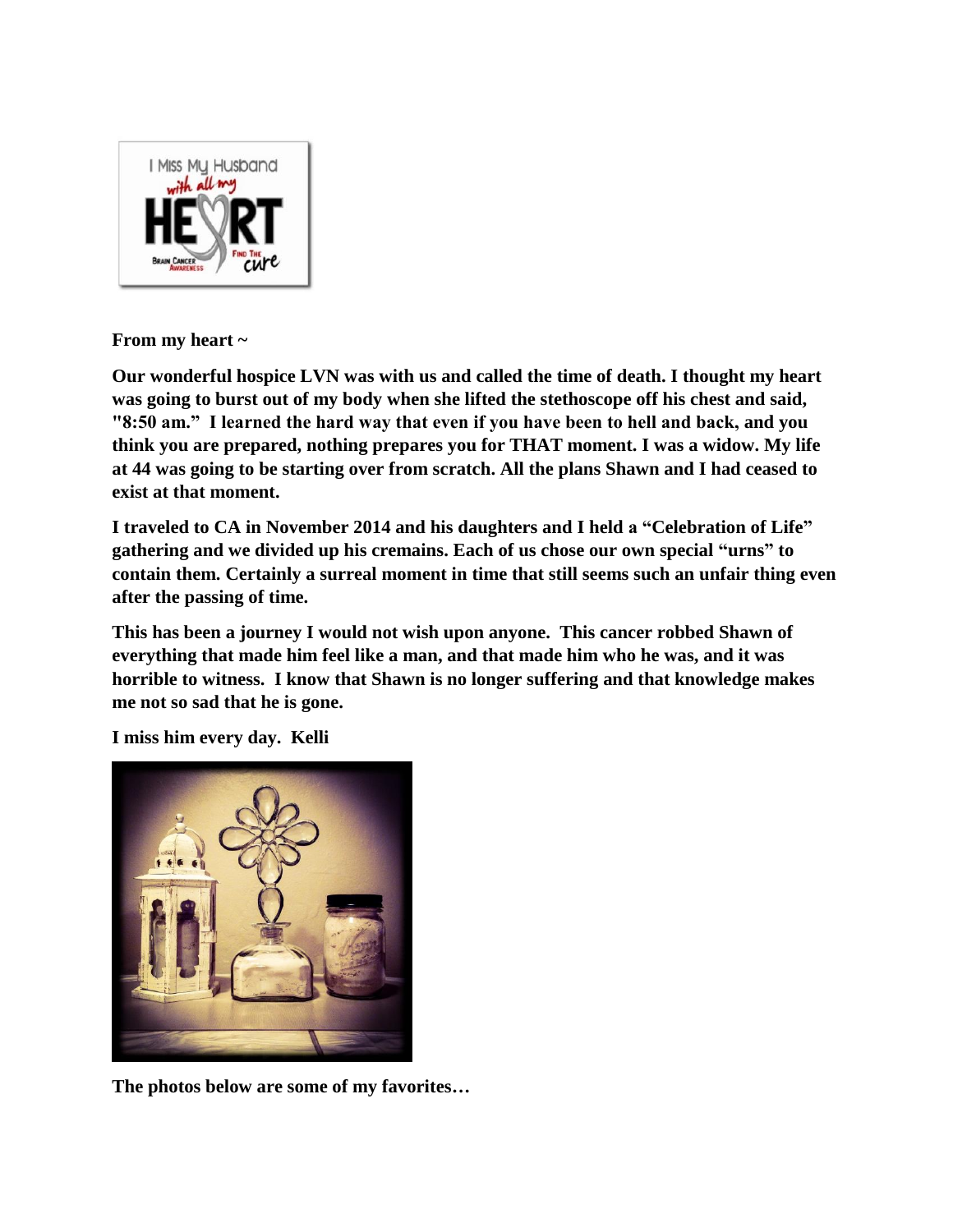**The many facets of Shawn: avid fisherman, loyal Oakland Raider fan, father to two daughters, Stephanie and Jordan, step-father to two step-sons, Andrew and Colin, son, brother to Frank, husband to Kelli, "Alpha Dog" to Sophie, his black lab, friend, and brain cancer fighter. The black rock in the background of the upper far right photo is where his cremains will be scattered in Alaska. His favorite fishing rock.**



**This collage was created by Shawn's daughter, Stephanie**

**"I was waiting for the longest time, he said. I thought you forgot. It is hard to forget, I said, when there is such an empty space when you are gone."**